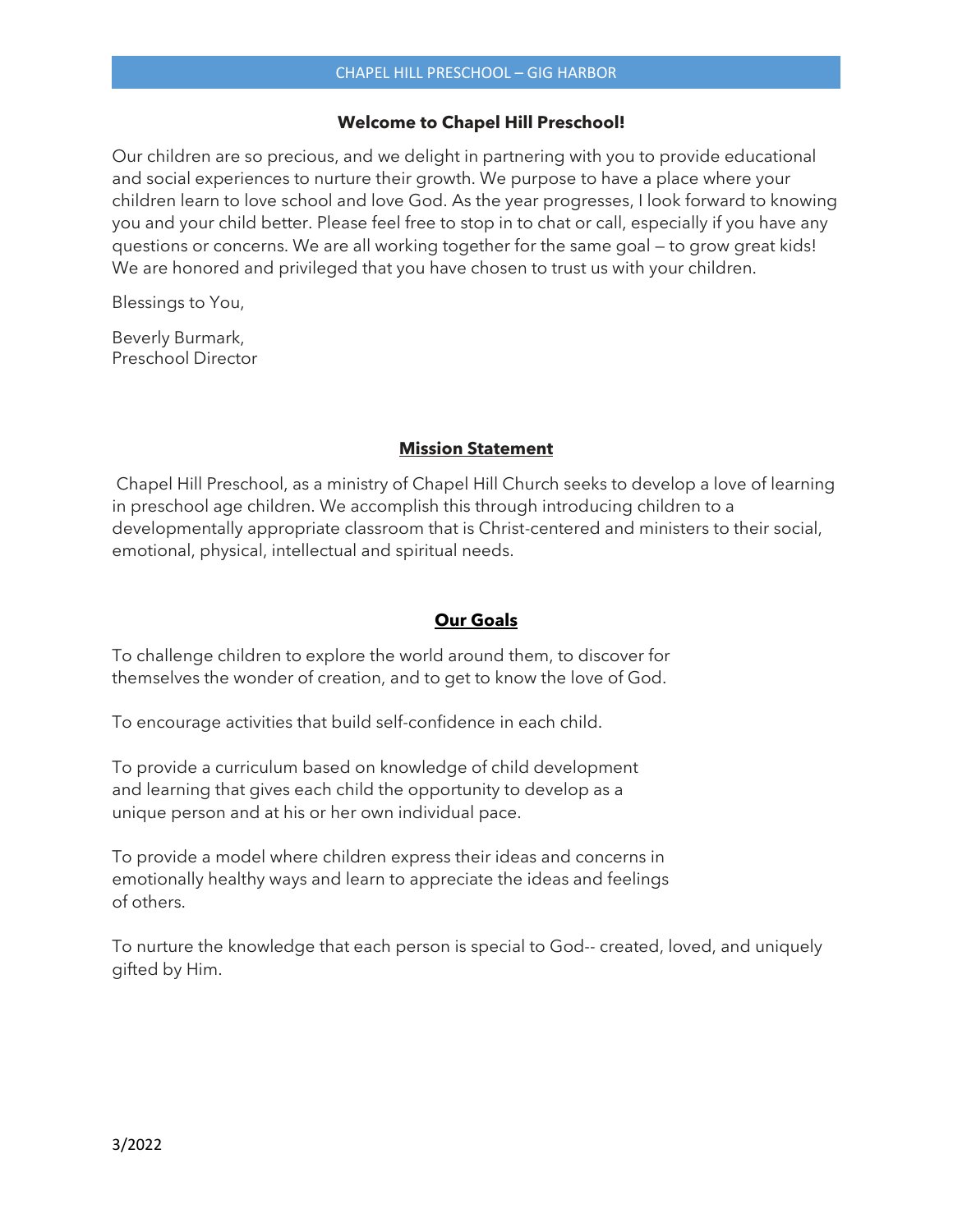#### **Chapel Hill Preschool Program**

**School Calendar** School begins after Labor Day in September, and meets through mid-June. The Preschool uses the Peninsula School District Calendar as a guide which generally includes a break for Christmas and New Year holidays, a week for President's Break, and a week for Spring Break. We are also closed on school holidays for Veterans' Day, Thanksgiving, Martin Luther King's Birthday and Memorial Day. When Peninsula School District closes for inclement weather, Chapel Hill Preschool will also be closed. When "Late Start" (two-hour delay) is declared, Preschool will offer classes 11:00- 1:00. Preschool Summer Camps are offered each Summer. Children may enroll for one session or multiple sessions of camp. The cost of these camps is not included in the regular school-year tuition and is paid at the time of camp registration. Refunds for pre-paid tuition may be given up to two weeks prior to the start of each camp.

**School Hours-** 9:00 - 12:00AM or 9:00AM - 1:00PM

**Class Size**—Classes are limited to a maximum of 10- 16 students, depending upon their age. There is a lead teacher and an assistant teacher for each class.

**Staff—**The Chapel Hill Preschool staff consists of persons professionally trained and experienced in early childhood education. All staff members sign a profession of faith and are expected to live and teach a lifestyle that reflects the Christian faith.

**Daily Program**—A typical day includes small and large group activities, independent learning tasks, language, math, art, music, physical activities and story time. Built into these activities are many opportunities to share Biblical truths. The daily schedule for each class is posted in the classroom.

**Field Trips-**We periodically take field trips away from the facility. At other times, resource people come to the school to share with us. Parents will be notified when any such special activity is planned. For safety reasons, each student must have a parent or parent-substitute accompany them on an off campus trip. When you participate in such an activity with your child, we prefer that other siblings be left at home.

**Chapel—**This is a time when the classes gather weekly in the Memorial Chapel to sing praises to God and learn biblical truths in a larger group setting.

**Birthdays**—Birthdays are a special time to honor your child. Your child's teacher will coordinate the classroom celebration with parents.

**Holidays and Celebrations—**We hold parties for holidays, birthdays, and class chosen events (PJ's & Pancakes for letter "P" day, etc.). Your child's teacher will let you know how you can help with these special fun days.

3/2022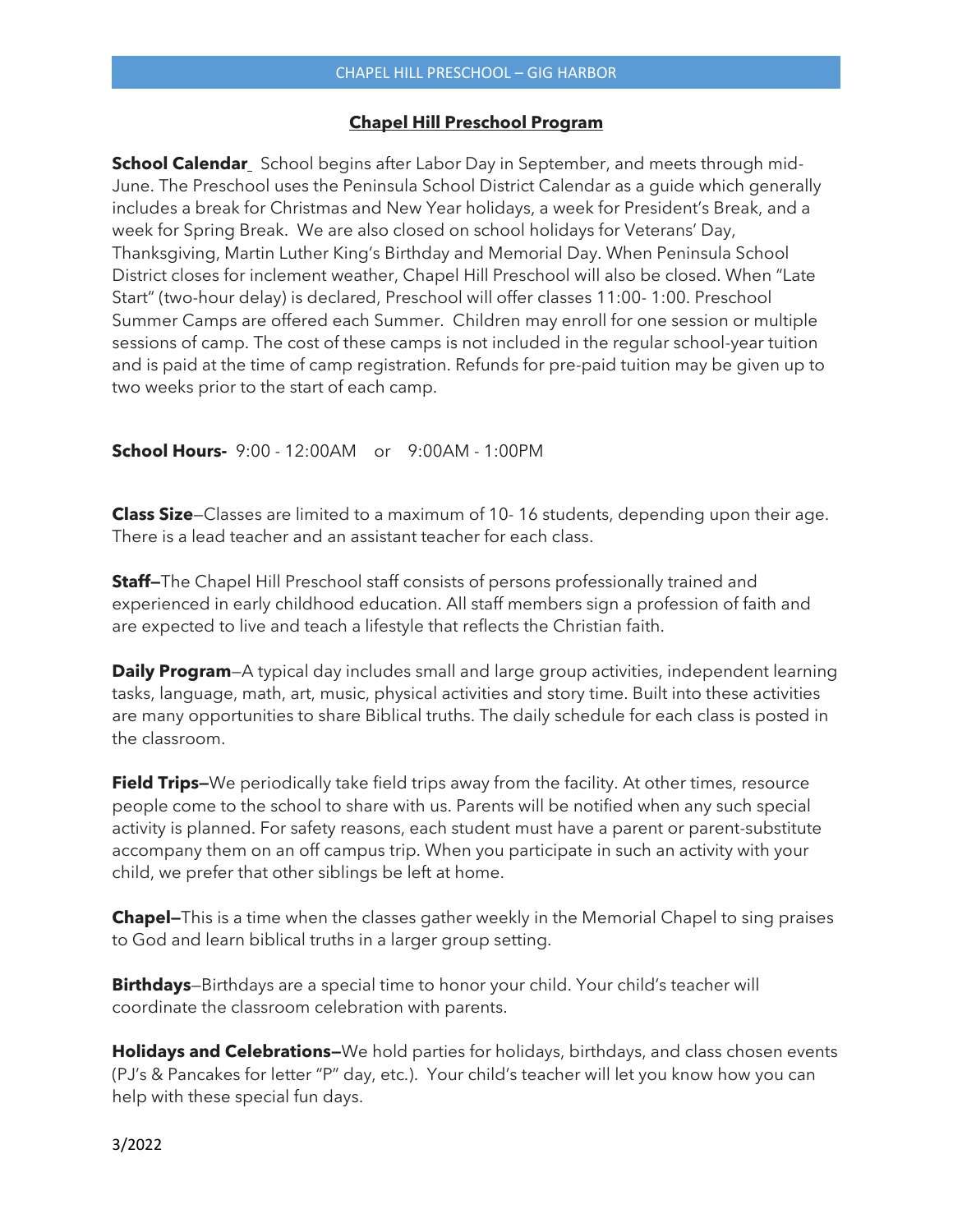**Lunch Bunch--** Lunch Bunch is offered from 12:00-1:00<sub>PM</sub> on regular school days. Children may sign up by the day, joining children from other classes for a lunch and play time. Lunch Bunch costs are billed separately. Your child may bring a lunch from home to eat at this time. (Lunch Bunch was paused during COVID-19 restrictions, and is expected to resume in the 2022-2023 school year.)

**Disaster Procedures -**- Each student must have an Emergency Procedure Card on file at the school. In the event that the building is evacuated and no return is allowed, students will remain with their teacher and class in a designated emergency area. Students will only be released to a parent or legal guardian or others with proper authorization.

## **Admission and Tuition Policies and Procedures**

In the admission of students, Chapel Hill does not discriminate on the basis of the applicant's race, color, religion, sex, national or ethnic origin.

**Application forms** are available through our website: www.chapelhillpc.org. with the nonrefundable registration fee. Early registration is available in December to families who are currently enrolled, and is open to the public in January. All other enrollment documents must be returned before your child begins preschool. Parents are encouraged to make an appointment with the Director to visit the school.

**Tuition Costs** are based on a 40-week preschool year, September- mid-June. Tuition will be billed in 10 equal installments. Other charges/credits that may be incurred will be added or subtracted to the next bill. Payments are made July through April unless otherwise noted.

**Installment payments** are due on the 10<sup>th</sup> of each month and will be considered late after the 15<sup>th</sup>. A late fee may be assessed when tuition is not paid by the 15<sup>th</sup> of the month. Parents may be asked to withdraw their students from school should tuition payments become delinquent for two months. Students may be readmitted after tuition has been brought current and there is class availability.

**Discounts:** After one child in a family is enrolled in the school, all other siblings attending the school at the same time are eligible for a 10% reduction in the lower monthly tuition rate.

**Withdrawal:** A 30-day notice of anticipated withdrawal is required in order to obtain a refund of prepaid tuition. Refunds consist of any tuition that has been paid beyond the 30 day notice and are based on a weekly rate. Tuition will not be refunded after the 30<sup>th</sup> week of school.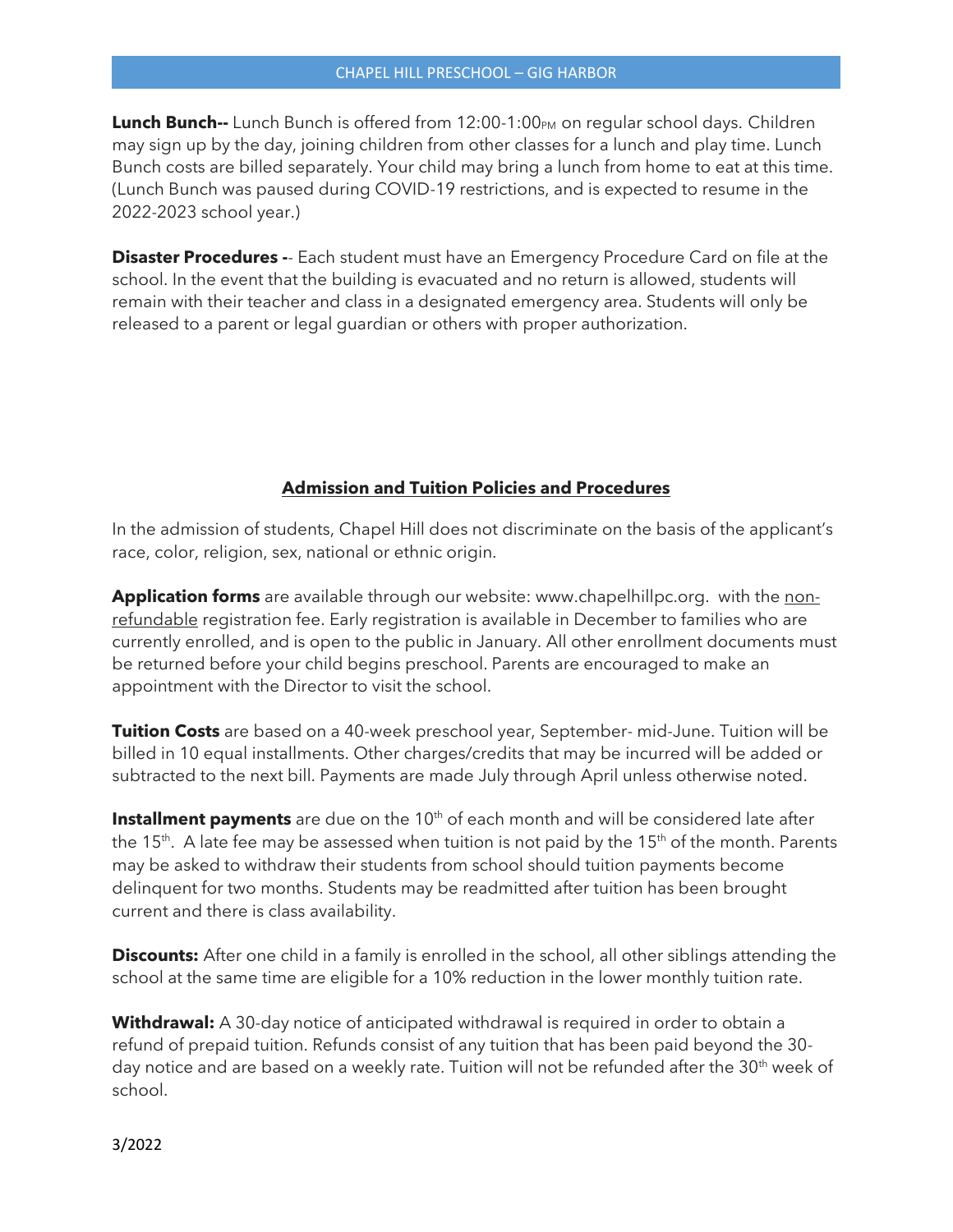#### CHAPEL HILL PRESCHOOL – GIG HARBOR

**Assessment:** Each child is assessed by the teacher at the beginning of the school year. Comprehensive assessment of each child's progress is completed again mid-year and yearend. Parent-Teacher conferences are offered after the mid-year assessments, and year-end. The assessment looks at cognitive skills, language, social-emotional development, approaches to learning, health and physical development including self-help skills. Each teacher uses age specific assessment tools, and children are assessed in a non-threatening testing environment using materials the children are accustomed to. Copies of these assessments and related reports will be kept in each child's file and available only to parents or legal guardians. If the parent would like this information for another party, a written release is required.

# **Working Together**

**Parent Orientation:** Parents are invited to attend a parent orientation each fall. The Director and teachers will be present to help make our partnership get off to a good start.

**Child Orientation**: In order to ease your child's transition into preschool, the week before school starts there is a "Meet the Teacher" small group short class session with a parent accompanying. Your special time will be scheduled.

**Communication:** You will receive a newsletter/calendar from your child's teacher once a month. Teachers may also send information by email and post classroom photos to an online group. They offer you an opportunity to talk with your children about the learning experience in the classroom.

**Assist in Classroom:** Come join in! Be an extra pair of hands at centers, art and play time. Read a story, share your profession and special experiences. Schedule the time with the teacher to best fit both of your schedules.

**Conflict resolution:** Please ask when you have a concern. We operate under a conflict resolution policy based on Matthew 18:15. First talk with the person you have the conflict with, then to their supervisor. If the issue is still not solved to your satisfaction, make an appointment to talk to a Pastor.

**Parent Education:** Chapel Hill Preschool and the Church periodically sponsor education classes designed to assist in refining positive parenting techniques. Chapel Hill Church offers a lay counseling program which supports parenting on a more individual basis.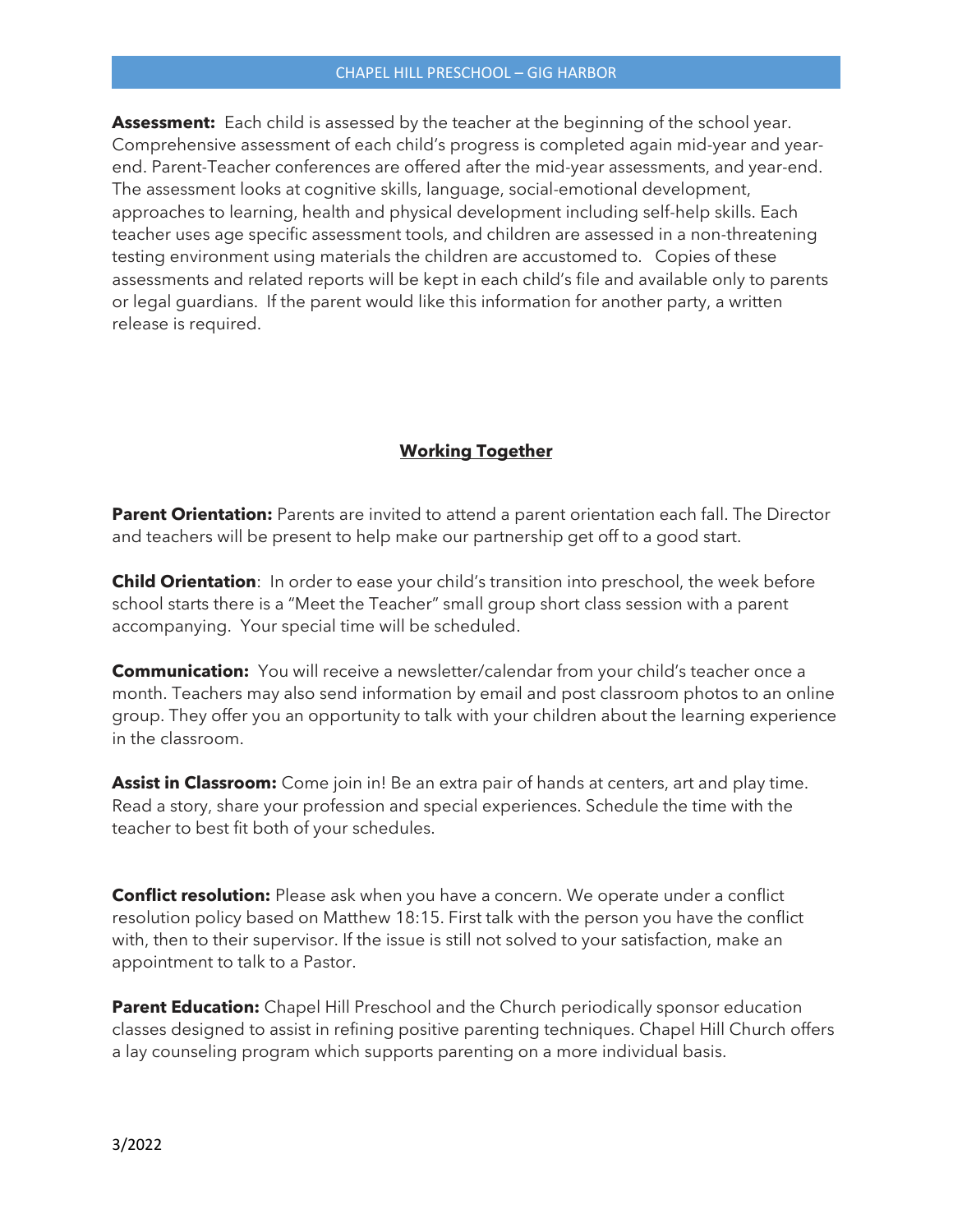## **Health and Safety at School**

One of our primary considerations in the preschool is to insure that our children are in a safe and healthy environment. Therefore:

- All students must have an immunization record on file.
- No student who appears ill will be admitted to the program that day.
- Do not send your child to school if he/she has had within the last 24 hours: a fever, vomiting, sore throat, cold, watery or inflamed eyes, diarrhea, runny nose, constant cough, an undiagnosed rash, or sores. The child may return to school once he/she is no longer contagious.

**Hand washing Policy:** We will ask all adults and children to wash their hands before they start preschool for the day.

**Medication:** Please take care of all medication needs at home. An exception may be made if the child has a life-threatening ailment which requires medication be administered during school hours. Such medication must be prescribed by a physician and be in the original container with full instructions on the label, and will be kept in the preschool office with a completed Medical Permission form.

**Illness or Injury at School**: Should a child become ill at school, they will be isolated under adult supervision and a parent contacted. If we cannot reach a parent, we will contact those designated on the child's emergency card. Minor injuries will receive first aid treatment by a staff member if necessary. You will be notified of any such event. If a student is seriously injured, we will immediately call 911, then contact parents.

**Attendance Policy**: Please notify the school at 253.853.0234 or 253.853.0288 if your child will be absent for any reason. Some of the teachers also ask that you text them.

**Locked Doors:** To improve the safety of your child, classroom and hallway doors remain locked during preschool hours. If you need to sign your child out early or to see the teacher, please go to the Preschool Office.

**Toileting Assistance:** The Preschool Staff will assist your child with toileting, including diaper changes, wiping and clothing changes as needed unless you direct otherwise.

**Clothing**: We encourage active play and "messy" art. Please send children in washable, comfortable play clothes and closed-toe shoes. Sandals and "flip flops" are a safety concern, especially in the playground.